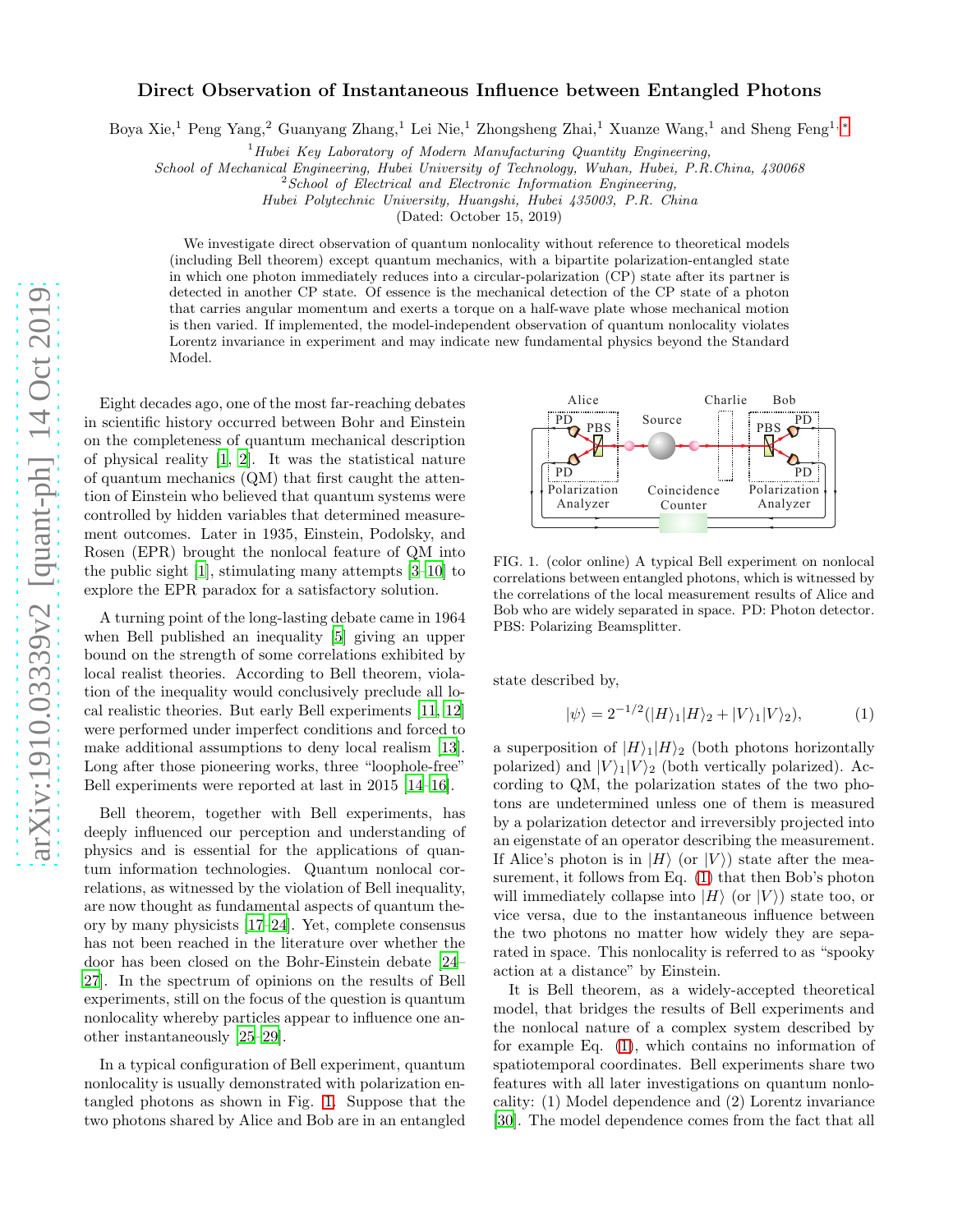relevant studies must first assume a local realist model that is then rejected according to some criteria [\[5,](#page-4-5) [8](#page-4-17)– [10\]](#page-4-4), whereas the feature of Lorentz invariance is partially related to the lack of spatiotemporal coordinates in the wave function of the complex system.

In this letter, however, we will show that it is possible to directly observe the instantaneous influence between entangled photons in an experiment, which assumes no local realist theory and hence is model independent. The model independence guarantees that the experiment, if successfully conducted, will be a more convincing test of quantum nonlocality. In addition, the result of the experiment is sensitive to the inertial reference frame where the observation is performed, i.e., it violates Lorentz invariance.

Violation of Lorentz invariance (VLI) has been suggested by a number of theories towards unifying gravity with other fundamental interactions [\[31,](#page-4-18) [32\]](#page-4-19). VLI as a possible and central deviation from known physics is considered as a result of suppressed relics from Planckscale physics. Because the highest-energy experiments or observations are well below the Planck scale and it is suggested that VLI may be detectable via precision measurements at lower energy level [\[33](#page-4-20)], widespread interests have been stirred in experimental searching for VLI with cold atoms or ions [\[34](#page-4-21)[–36](#page-4-22)]. Although these unprecedented experiments have lead to significantly suppressed upper limits on the parameters characterizing VLI in the Standard Model extension [\[31](#page-4-18)], no positive VLI signals have been identified. Here we will show that VLI is present in direct observation of quantum nonlocality and should be observable with currently available technologies.

To begin with, let rewrite Eq. [\(1\)](#page-0-1) as,

<span id="page-1-0"></span>
$$
|\psi\rangle = 2^{-1/2} (|L\rangle_1 |R\rangle_2 + |R\rangle_1 |L\rangle_2), \tag{2}
$$

in which  $|L\rangle = (|H\rangle - i|V\rangle)/\sqrt{2}$  and  $|R\rangle = (|H\rangle +$  $i|V\rangle$ )/ $\sqrt{2}$  stand for the left-hand and right-hand CP states, respectively. It follows from Eq. [\(2\)](#page-1-0) that, when Alice's photon is detected in  $|L\rangle$  (or  $|R\rangle$ ) state, Bob's photon will collapse immediately into  $|R\rangle$  (or  $|L\rangle$ ) state [\[37\]](#page-4-23) and then carry angular momentum [\[38\]](#page-4-24), or vice versa. Of essence in direct observation of quantum nonlocality is that Bob's photon carrying angular momentum can exert a mechanical torque on a half-wave plate [\[38](#page-4-24)]. Based on the physical process of angular momentum exchange between a half-wave plate and a CP photon, one may construct a mechanical detector consisting of two freelyrotating half-wave plates in a row (Fig. [2\)](#page-1-1) to detect, but not to alter, the polarization state of a photon: After the CP photon exerts a torque on a plate when passing through it, the angular momentum of the plate will change by twice that of the incident photon, i.e.,  $|l_i| = 2\hbar$  $(i = 1, 2$  are the sequential numbers for the plates and  $\hbar \equiv h/2\pi$ , where h is Planck constant), but the signs of  $l_i$ are opposite. At the output of the second plate, the CP

state of the photon remains the same as the input of the first plate, but the CP state information of the photon is recorded by the mechanical detector that outputs a corresponding value of  $\Delta l = \pm 4\hbar$  ( $\Delta l \equiv l_2 - l_1$ ). The sign of  $\Delta l$  reveals the specific CP state of Bob's photon, into which the photon collapses as a result of detecting Alice's photon in another CP state at a space-like distance.

The core elements in direct observation of instantaneous influence between entangled photons can be fully described in the theoretical framework of QM: (a) Bob's photon is immediately projected into a CP state by the detection of Alice's photon in another CP state according to Eq. [\(2\)](#page-1-0) [\[37](#page-4-23)]; (b) A photon in a CP state changes the angular motion of a half-wave plate by exerting a mechanical torque on it [\[38\]](#page-4-24). Therefore, the expected results if achieved successfully will be a model-independent evidence for quantum nonlocality since no local realist model is needed.



<span id="page-1-1"></span>FIG. 2. (color online) A mechanical detector for detection of the CP state of a photon, which changes the rotational speed of each half-wave plate by  $\omega = \pm 2\hbar/I$  (*I* is the moment of inertia) [\[38](#page-4-24)], with the sign of  $\omega$  depending on the CP state of the incident photon. In contrast, a photon in a linearpolarization (LP), i.e.,  $|H\rangle$  or  $|V\rangle$ , state carries no angular momentum and cannot change the mechanical motion of the plate. One should stress that a CP photon remains in the same CP state as the input after exiting from the detector.

In connection to the Bell experiment as depicted in Fig. [1,](#page-0-0) someone (Charlie) may place a mechanical detector as shown in Fig. [2](#page-1-1) in front of Bob's state analyzer. Since Charlie's detector does not change the polarization state of Bob's photon, neither Alice nor Bob would be able to know whether Charlie's detector is present in the experiment. However, the output of Charlie's detector is sensitive to the timing sequence of the experiment: If Alice receives a photon before Charlie does, his photon will be reduced into a CP state before arriving at the mechanical detector whose output will be  $\Delta l = \pm 4\hbar$  with the sign depending on the CP state of the photon detected by Alice. Otherwise, if Alice receives a photon after Charlie, the polarization state of his photon will be undetermined at the input of the mechanical detector, whose output will then be  $\Delta l = 0$ .

In the following, we will show that the sensitivity of Charlie's detector to the stated timing sequential leads to violation of Lorentz invariance. To see this, let consider the following Lorentz transform,

<span id="page-1-2"></span>
$$
x'_{i} = \frac{x_{i} - vt_{i}}{\sqrt{1 - v^{2}/c^{2}}}, \quad t'_{i} = \frac{t_{i} - vx_{i}/c^{2}}{\sqrt{1 - v^{2}/c^{2}}},
$$
(3)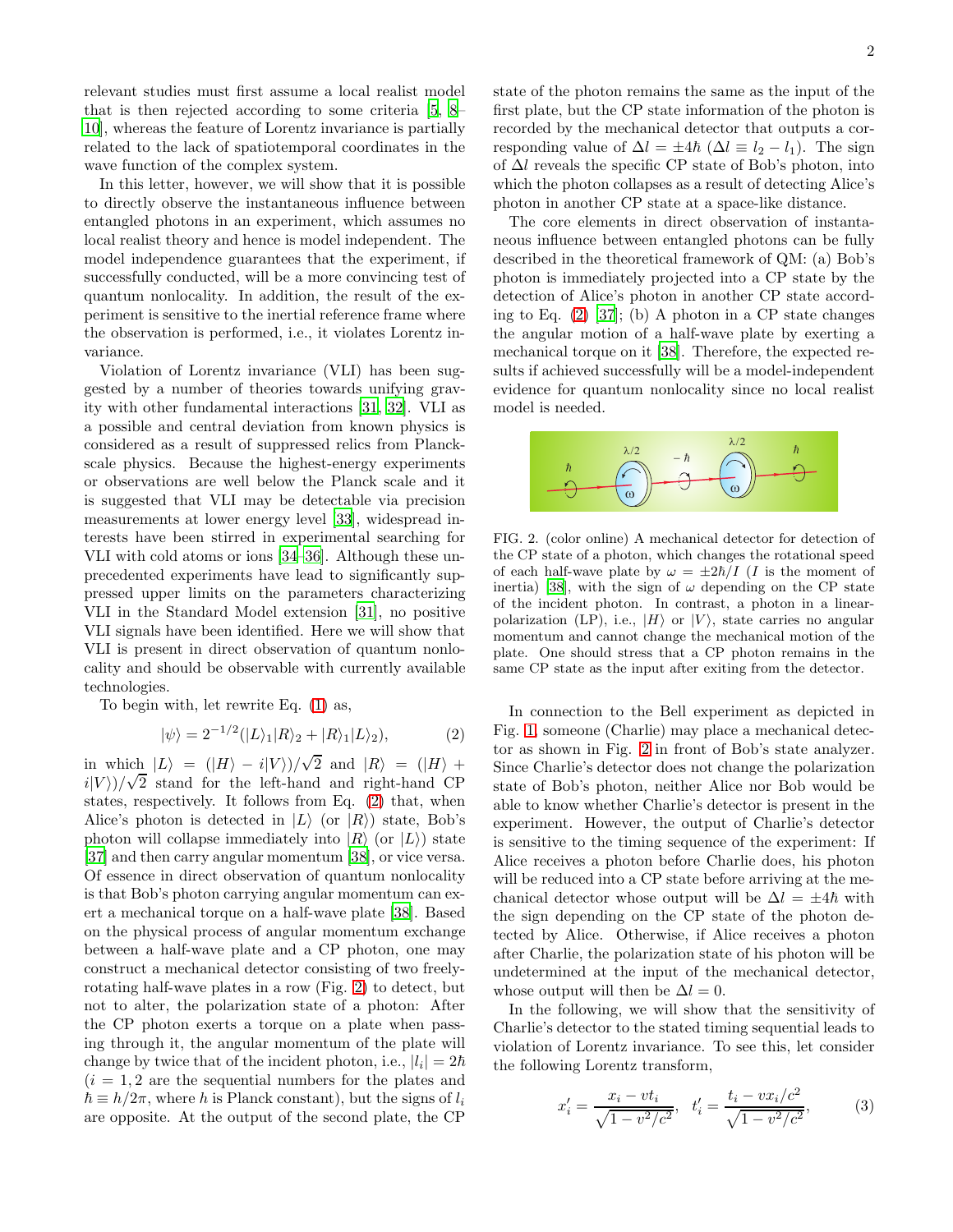wherein  $(x_i, t_i)$  are the spatiotemporal coordinates for Alice's detector  $(i = 1)$ , Bob's detector  $(i = 2)$ , and Charlie's detector  $(i = 3)$  in the lab reference frame, and  $(x'_i, t'_i)$  are the corresponding coordinates in a moving reference frame at the velocity of  $v$  along the photon propagation direction  $(x\text{-axis})$ . From Eq. [\(3\)](#page-1-2), it follows that

<span id="page-2-0"></span>
$$
t'_3 - t'_1 = \frac{(t_3 - t_1) - v(x_3 - x_1)/c^2}{\sqrt{1 - v^2/c^2}},
$$
 (4)

which shows that the sign of  $t'_3 - t'_1$  is determined by the direction of v provided  $|(t_3 - t_1)| < |v(x_3 - x_1)/c^2|$ . In other words, the timing sequence of  $(t'_1, t'_3)$  could be different conditioned on the moving direction of the reference frame in which the observation is performed.

Suppose an observer, David, is moving at a constant velocity of  $v > 0$  such that

<span id="page-2-1"></span>
$$
|v| > c2 |t3 - t1| / |x3 - x1|,
$$
\n(5)

then  $t'_3 - t'_1 < 0$  according to Eq. [\(4\)](#page-2-0), i.e., Alice will receive a photon later than Charlie does in David's inertial frame. So, the state of the incident photon into Charlie's detector is undermined and each plate gains no angular momentum. In this case, David will observe  $\Delta l = 0$  at the output of Charlie's detector. However, if there is another observer, say Frank, moving at  $v < 0$  satisfying the inequality condition [\(5\)](#page-2-1), then  $t'_3 - t'_1 > 0$  according to Eq. [\(4\)](#page-2-0), i.e., Alice will receive her photon earlier than Charlie in Frank's inertial frame. So, the photon flying towards Charlie's detector will collapse into a CP state as a result of the instantaneous influence of detecting Alice's photon in another CP state. In this case, Frank will observe  $\Delta l = \pm 4\hbar$  with the sign relying on the CP state of Alice's photon, accompanied by a variance of the mechanical motion of each plate in Charlie's detector.

In Frank's frame, there is a cause-effect relationship between the local measurements by Alice and Charlie at space-like distance, which is a direct consequence of quantum nonlocality, i.e., the faster-than-light influence between the entangled photons: The detection of Alice's photon in a CP state reduces instantaneously Charlie's photon into another CP state before it enters into his detector. But this cause-effect relationship is not present in David's frame, where Charlie receives a photon earlier than Alice but her photon is not affected by Charlie's measurement in which his photon does not undergo state reduction. That the stated cause-effect relationship in Frank's frame is absent in David's frame violates Lorentz invariance.

Direct observation of quantum nonlocality and VLI should bring a substantial advance to the study of fundamental physics beyond the Standard Model [\[31](#page-4-18)]. However, the relevant physical effect may be too small to observe: To monitor the angular momentum change of a wave plate caused by a single photon is technically intractable. In what follows, we will discuss how to im-

plement the stated observation in experiment with currently available technologies. Firstly, one should note that many photons per second can be generated with regular photon-pair sources, facilitating the observation of the expected physical effect. Secondly, in light of the technical challenge in experiment, one may utilize an optical amplifier to boost the power of the photon-bearing beam before it enters into Charlie's detector.



<span id="page-2-2"></span>FIG. 3. (color online) (a) Schematics for direct observation of instantaneous influence between entangled photons, through mechanical detection of the angular momenta of photons. MD: Mechanical detector. OA: Optical amplifier.  $\lambda/4$ : 1/4wave plate. PBS: Polarizing beamsplitter.  $PD_{1,2}$ : Photon detectors. (b) A type-I frequency-nondegenerate optical parametric oscillator (OPO) as a bright source for polarizationentangled photon-pair generation. Inside the OPO cavity, one PPKTP crystal is rotated by 90° around the beam direction relative to the other crystal.  $M_{1,2}$ : Cavity mirrors. PPKTP: Periodically-poled Potassium Titanyl Phosphate (KTP).

Let suppose that one has a photon-pair source emitting  $N_{\gamma}$  pairs per second in the state of Eq.[\(2\)](#page-1-0) and an optical amplifier with a power gain of  $G$  (Fig. [3a](#page-2-2)). One photon (Alice's photon) of each pair is measured by a CP analyzer and projected into  $|L\rangle$  or  $|R\rangle$  state. Immediately, the other (Charlie's photon) will undergo a state reduction into  $|R\rangle$  or  $|L\rangle$  state before being sent to the amplifier at whose output one has  $G$  photons in the same state as the input. Therefore, the total number of photons entering into Charlie's detector during a time of  $t$ second is  $GtN_{\gamma}$ , with roughly  $GtN_{\gamma}/2$  photons in each CP state.

Although the angular momentum change  $(2\hbar)$  of each plate in Charlie's detector caused by an incident  $|L\rangle$  photon cancels out that  $(-2\hbar)$  by a  $|R\rangle$  photon, the number of  $|L\rangle$  photons is usually unequal to that of  $|R\rangle$  photons thanks to quantum fluctuations. The photon number difference between  $|L\rangle$  and  $|R\rangle$  states is of the order of  $\sqrt{tN_{\gamma}}$ before power amplification, after which time the number difference becomes  $G\sqrt{tN_{\gamma}}$ . Hence, the relative angular momentum change of the wave plates can be calculated as of the order of  $4\hbar G\sqrt{tN_{\gamma}}$ . One should note that the above estimations for photon number fluctuations suffice for the purpose of this work, albeit they are not accurate because the photons are not in coherent states.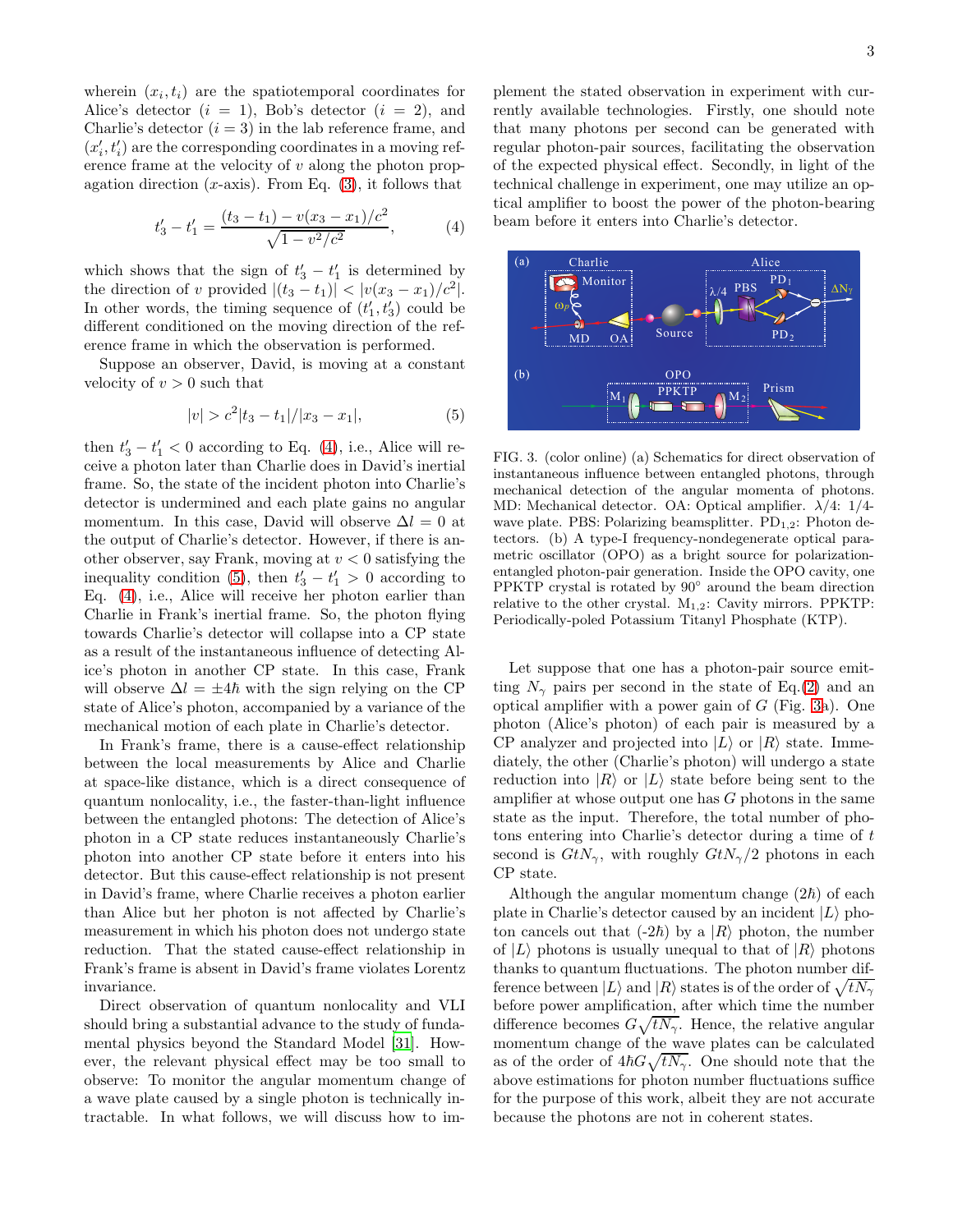For a disk-like wave plate, the moment of inertia is

$$
I_m = (\pi/2)\rho D r^4,\tag{6}
$$

wherein  $\rho$  is the mass density, and D stands for the plate thickness with  $r$  being the radius of the disk bottom. Then it follows that the variation of the relative angular velocity of the two half-wave plates in Charlie's detector caused by  $GtN_{\gamma}$  CP photons is

<span id="page-3-0"></span>
$$
\omega_p = \frac{4\hbar G \sqrt{tN_\gamma}}{I_m} = \frac{8\hbar G}{\pi \rho D r^4} \Delta N_\gamma,\tag{7}
$$

where  $\Delta N_{\gamma} \equiv \sqrt{tN_{\gamma}}$ . Eq. [\(7\)](#page-3-0) shows a linear relationship between  $\omega_p$  and  $\Delta N_{\gamma}$ , which means that the output of Charlie's detector is determined by the photon number difference between the two CP states detected by Alice at a space-like distance. Therefore, Eq. [\(7\)](#page-3-0) signifies the "spooky action at a distance", provided that the measurement speed  $\propto t^{-1}$  is high enough to satisfy nonlocality condition [\[13\]](#page-4-8).

From Eq. [\(7\)](#page-3-0), one may estimate an achievable magnitude of  $\omega_p$  with existing technologies. Let use a type-I frequency-nondegenerate OPO as a bright source emitting  $N_{\gamma} = 10^{12}$  photon pairs per second (Fig. [3b](#page-2-2)). The photon pairs are entangled in polarization but separable in wavelength. One photon-bearing beam from the OPO is fed into an optical amplifier with cascaded stages, each may be cavity-enhanced, providing a total gain of  $G = 10^6$ . If the beam wavelength is about  $\lambda = 1 \mu m$ , then the incident light into Charlie's detector is of the order of  $GN_{\gamma}E_{\gamma}=0.2$  W  $(E_{\gamma}$  is the photon energy), the same optical power level as that of Beth's experiment [\[38\]](#page-4-24).

As for the sizes of the wave plates, the lower bound of their thickness is set by the birefringence  $(\Delta n)$  of the material. If fabricated with some birefringent material akin to KTP, a zero-order half-wave plate of this kind will have a thickness  $D = \lambda/(2\Delta n) \approx 5.5 \mu m$  and a mass density of  $3 \times 10^3$  kg/m<sup>3</sup>. For a designed bottom radius of  $r = 50 \mu m$ , one may obtain from Eq. [\(7\)](#page-3-0) roughly  $\omega_p \approx 2.5 \times 10^{-5}$  radius/s within a period of  $t = 0.1$  ms, during which time a signal at the speed of light travels through a distance of about 30 km in the air.

From the above estimations, one may design an experiment on direct observation of the instantaneous influence between entangled photons as follows (Fig. [3a](#page-2-2)): Twin beams carrying entangled photons are produced by a type-I OPO. One beam is sent to Alice's CP analyzer [\[37\]](#page-4-23) with its twin sent into Charlie's detector after being amplified. Alice's analyzer and Charlie's detector are separated by more than 30 km and, if the experiment is ground based, the twin beams may transport via lownoise fibers to arrive their destinations.

During the experiment, the OPO is turned on for a period of  $t = 0.1$  ms to generate entangled photon pairs. Then, the photons received by Alice are projected into

 $|L\rangle$  or  $|R\rangle$  states and, immediately, the photons flying towards Charlie collapse into corresponding CP states according to Eq. [\(2\)](#page-1-0). The power-amplified beam carrying CP photons enters into Charlie's detector and transmits through the wave plates, whose relative angular speed then changes by a magnitude of  $\omega_p$  proportional to  $\Delta N_{\gamma}$ which is recorded by Alice. The photon flux may exceed the detection ability of the photon counters in use, and one may instead utilize quantum-noise-limited heterodyne detectors [\[39\]](#page-4-25) to measure the light-field amplitudes to obtain  $\Delta N_{\gamma}$ . Finally, the OPO is turned off so that the wave plates may freely rotate for a period of say  $\tau = 300$  s during which time the relative rotation angle of the two plates will change by of the order of  $\theta = \omega_p \tau \approx 0.4^{\circ}$ , which may be monitored using a polarimeter at 2  $\mu$ m where the half-wave plates at 1  $\mu$ m become quarter-wave plates.

The above experimental procedure can be repeated as long as allowed by experimental conditions and one may extract the temporal correlation between  $\omega_p$  and  $\Delta N_{\gamma}$ from the data,

<span id="page-3-1"></span>
$$
C_p = \frac{\sum_i \omega_p(i) \cdot \Delta N_\gamma(i)}{\sqrt{\sum_i |\omega_p(i)|^2} \cdot \sqrt{\sum_i |\Delta N_\gamma(i)|^2}},\tag{8}
$$

wherein *i* represents the sequential number of repeated data acquisition in the experiment. Ideally,  $\omega_p$  and  $\Delta N_{\gamma}$ should keep their relationship of Eq. [\(7\)](#page-3-0), plugging which into Eq. [\(8\)](#page-3-1) leads to  $C_p = 1$ . Therefore, an experimental value of  $C_p$  approaching unity is a signature of the "spooky action at a distance". Otherwise, one should have  $C_p = 0$ .

Next we turn to VLI observation, for which the observer must be in a inertial frame moving at a velocity v relative to the lab frame with  $v$  satisfying the inequality [\(5\)](#page-2-1). The amplitude of  $|t_3 - t_1|$  is primarily determined by the speed of state collapse in Alice's analyzer. To be conservative, one may assume  $|t_3 - t_1| \approx 1$  ps and then from Eq. [\(5\)](#page-2-1) obtain  $|v| > 3$  m/s for VLI observation if  $|x_3 - x_1| \geq 30$  km. So, if the observer (David) moves at  $v > 3$  m/s along the propagation direction of Char-lie's photon, from Eq. [\(4\)](#page-2-0) it follows that  $t'_3 - t'_1 < 0$ . In other words, for each photon pair, Charlie's photon will arrive at his detector before Alice's photon is received by her analyzer, in which case Charlie's photon carries no angular momentum when entering into his detector that outputs  $\theta = 0$ .

In contrast, if the observer (Frank) moves at  $v < -3$ m/s, he will observe according to Eq. [\(4\)](#page-2-0) that  $t'_3 - t'_1 >$ 0, i.e., Charlie's detector receives a photon later than Alice's analyzer and, consequently, the detection of Alice's photon in a CP state will instantaneously reduce Charlie's photon into another CP state before it enters into his detector. This photon carrying nonzero angular momentum will exert a mechanical torque onto each have-wave plate in Charlie's detector that, as a result, outputs  $\theta \approx 0.4^{\circ}$ . The discrepancy between the observa